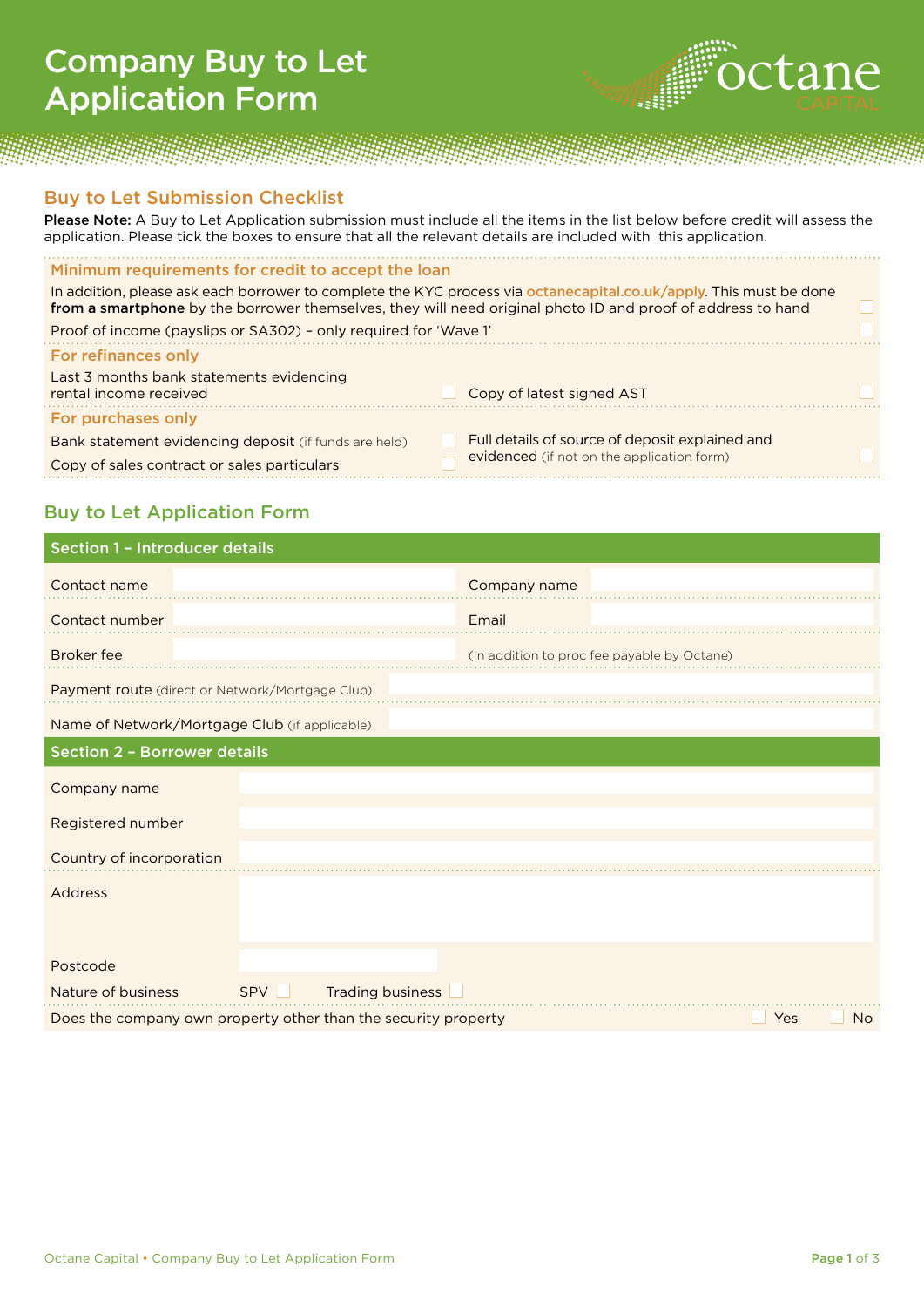| Section 3 - Shareholders (with more than 20%) |                                                                                                  |              |                      |            |
|-----------------------------------------------|--------------------------------------------------------------------------------------------------|--------------|----------------------|------------|
|                                               | <b>Shareholder 1</b>                                                                             |              | <b>Shareholder 2</b> |            |
| Title                                         |                                                                                                  |              |                      |            |
| Forenames                                     |                                                                                                  |              |                      |            |
| Surname                                       |                                                                                                  |              |                      |            |
| % shareholding                                |                                                                                                  | %            |                      | ℅          |
| Domicile                                      |                                                                                                  |              |                      |            |
|                                               | <b>Shareholder 3</b>                                                                             |              | <b>Shareholder 4</b> |            |
| Title                                         |                                                                                                  |              |                      |            |
| Forenames                                     |                                                                                                  |              |                      |            |
| Surname                                       |                                                                                                  |              |                      |            |
| % shareholding                                |                                                                                                  | $\%$         |                      | %          |
| Domicile                                      |                                                                                                  |              |                      |            |
| <b>Section 4 - Director details</b>           |                                                                                                  |              |                      |            |
|                                               | <b>Director 1</b>                                                                                |              | <b>Director 2</b>    |            |
| Title                                         |                                                                                                  |              |                      |            |
| Forenames                                     |                                                                                                  |              |                      |            |
| Surname                                       |                                                                                                  |              |                      |            |
| Section 5 - Loan details                      |                                                                                                  |              |                      |            |
| Type of loan                                  | Purchase                                                                                         | Refinance    |                      |            |
| If purchase, purchase price                   | £                                                                                                |              |                      |            |
| If refinance, date purchased and price paid?  |                                                                                                  | $/$ M<br>M / | £                    |            |
| What is the net amount required?              | £                                                                                                |              |                      |            |
| Term of loan?                                 |                                                                                                  |              |                      |            |
|                                               | What are the funds going to be used for? (Where refinance, please confirm original use of funds) |              |                      |            |
|                                               |                                                                                                  |              |                      |            |
|                                               |                                                                                                  |              |                      |            |
|                                               | If a purchase is the deposit in a UK bank account? If not please explain where they are located  |              |                      |            |
|                                               |                                                                                                  |              |                      |            |
|                                               |                                                                                                  |              |                      |            |
|                                               |                                                                                                  |              |                      |            |
|                                               | Is any of the deposit coming from a bounce back loan?                                            |              |                      | Yes<br>No. |
|                                               | Who is providing the borrowers contribution towards the purchase?                                |              |                      |            |
| Exit strategy                                 |                                                                                                  |              |                      |            |
|                                               |                                                                                                  |              |                      |            |